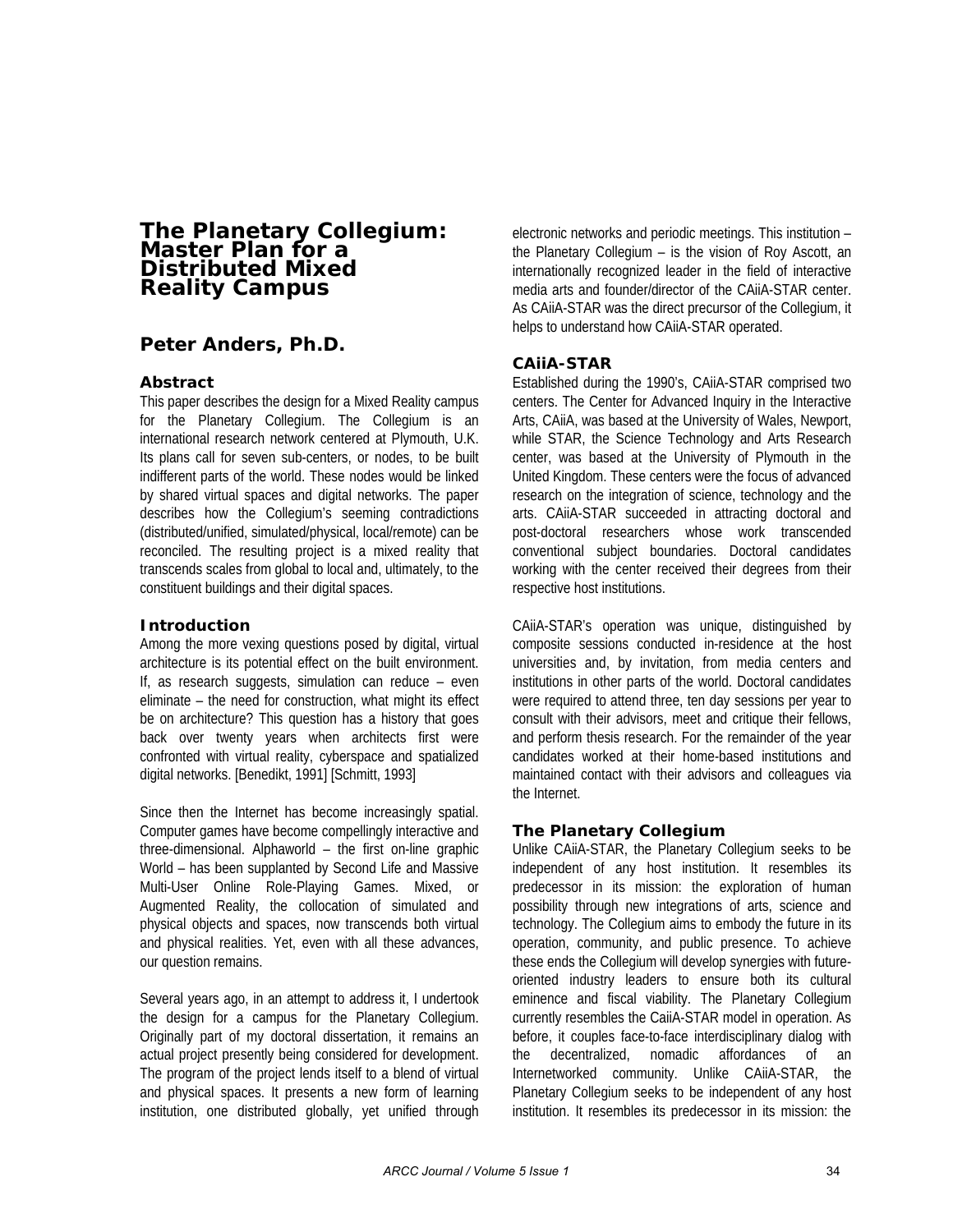exploration of human possibility through new integrations of arts, science and technology. The Collegium aims to embody the future in its operation, community, and public presence. To achieve these ends the Collegium will develop synergies with future-oriented industry leaders to ensure both its cultural eminence and fiscal viability. The Planetary Collegium currently resembles the CaiiA-STAR model in operation. As before, it couples face-to-face interdisciplinary dialog with the decentralized, nomadic affordances of an Internetworked community.

However, as proposed by Ascott, the Collegium will have attributes quite different from its precursor. [Ascott, 2002] In departing from host universities the Collegium would appear to lack the localized infrastructure needed to conduct its business. In answer Ascott proposes that the Planetary Collegium be a distributed presence, embodied in seven campuses situated strategically around the globe. Each campus would be an infrastructural sub-center – or node – of the Collegium, replacing to varying degrees the amenities of a host institution.

#### **The Collegium Site**

Although the nodes of the Collegium are to be situated in different parts of the world, the Collegium as a whole has no site. It is a virtual organization with no center, only the media and cyberspaces shared by the nodes sustain it. These cyberspaces form the global body of the Collegium. The absence of a physical site frees us to seek a form that unifies the nodes while suggesting a design strategy for their local configuration. Even though the global Collegium exists only in cyberspace, the mixed reality strategy compelled us to assign it a meaningful location with respect to the material world. Consequently the Collegium forms a rough circular disk centered at one of the Earth's poles – for our purposes the North Pole. (Fig. 1) The disk consists of the cyberspaces of the seven nodes, each aligning with the longitude of its physical site on the globe. The polar disk and its directional correspondence to terrestrial locations conduce to the Collegium's planetary role.

### **Configuration of Planetary Collegium**

Since the Collegium comprises seven nodes distributed about the Earth, the Planetary Collegium's disk is divided evenly into wedges. The disk was divided into eight sections with the intention of leaving the last section empty. This eighth section would accommodate other cyberinstitutions that might collaborate with the Collegium. (Fig.

2) shows a conceptual sketch of a wedge indicating the vertical separation of abstract and concrete spaces and the lateral distribution of public/private spaces (showing an earlier scheme). The sketch shows an arc taken from the disk is a local "instance" of the global program: a Collegium node.



*Figure 1. View of Collegium cyberspace as disk located at pole. Image shows final resolution of the design.* 



*Figure 2. Early conceptual sketch of a Planetary Collegium node. The node is understood to be a segment of the Collegium disk with programmatic extrusions circling the axis.*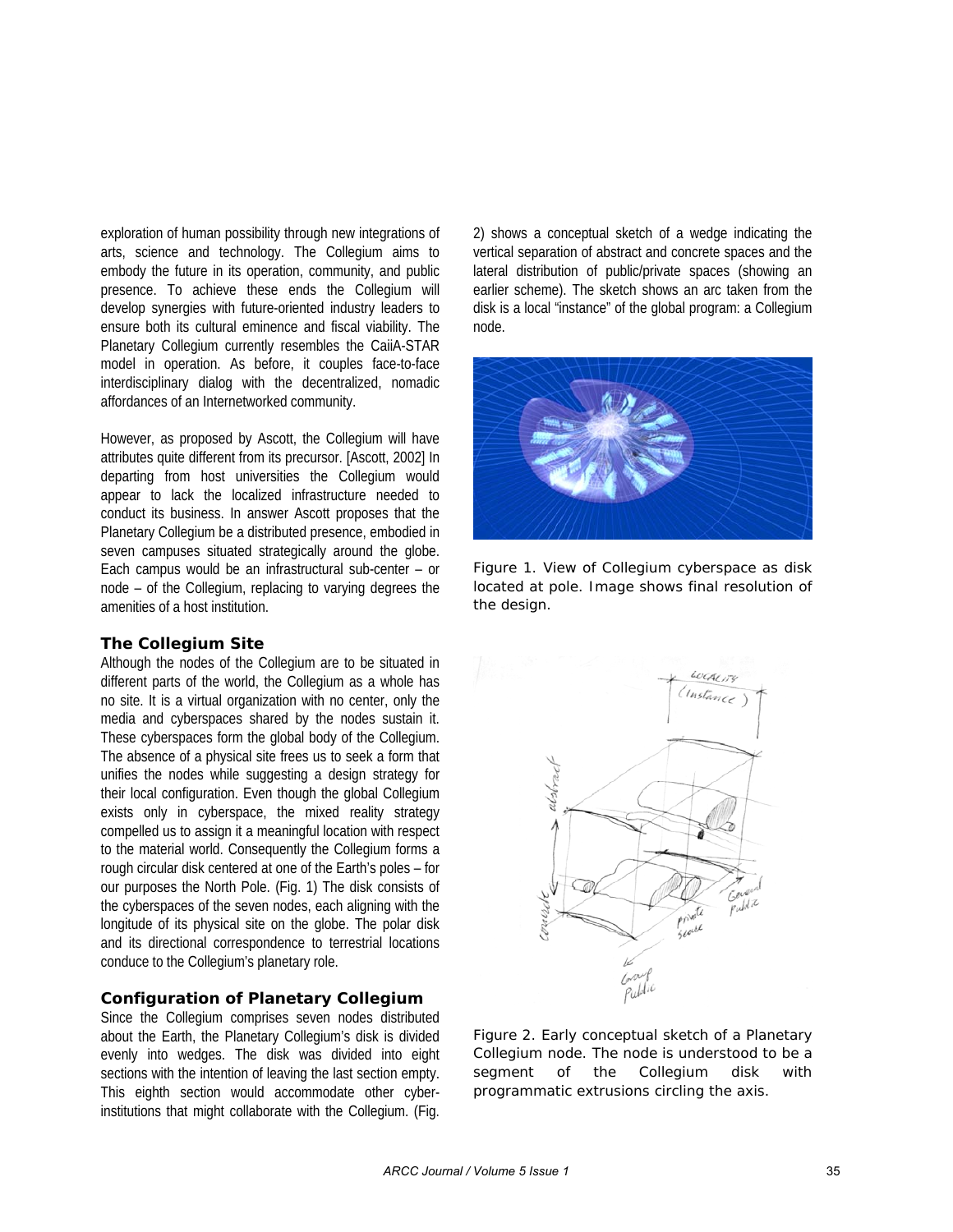At th**is** stage we have a schematic strategy for the spaces of the Collegium's global and local configurations. Although it is subject to refinement, it already has traits that will serve in the next stage of development. These include: 1) the polar orientation of the Collegium and its nodes; 2) the roughly triangular form of the Collegium's constituent nodes; 3) the southern location of most public spaces within the nodes and 4) northern location of most spaces private to the Collegium; 5) that cyberspaces are found at higher elevations than material resource/spaces; and finally 6) the metaphoric use of space (form and location) within complex. We used metaphors in developing a mental framework – or mnemonic frame – for the spatial understanding of the occupant/visitor. The frame helped establish relationships between physical and cyberspaces so viewers could infer them directly or through technology. The observer's mental completion of the scheme is crucial





*Figure 3. Physical and virtual programmatic elements, left, with node massing diagram.* 

to the project's mixed reality, and viewer's engagement with the Collegium.

The configuration shown fits the program to an imaginary site – one that challenges the symmetry of the original node triangle. (Fig. 3) Cyberspaces typically float above the project while most of the cybrids (hybrids of physical and virtual structures) and buildings rest on or below the ground. The triangle of the node – a reference to its cyberspace origin – is framed by symmetrical rows of dormitories flanking the central data garden. Public amenities, auditorium, gallery and offices occupy the southern end of the triangle, while functions private to the Collegium are at its northern peak. In section the project dematerializes as it rises from the earth with only cyberspaces at its polar and upper extreme. The buildings emerge from the local landscape, cyberspaces are aerial, and mixed-reality cybrids mediate between the two.

The image below shows a further development of the scheme. (Fig. 4) It shows a larger, more definitive massing for the node's activities. Though still at a preliminary stage the design takes a more architectural form, consolidating allied functions and articulating the cyberspaces within the scheme. Though still at a preliminary stage the design takes a more architectural form, consolidating allied functions and articulating the cyberspaces within the scheme.



*Figure 4. Developed programmatic massing model of node, below, compared with programmatic extrusion diagram above. Refer to figure 2.*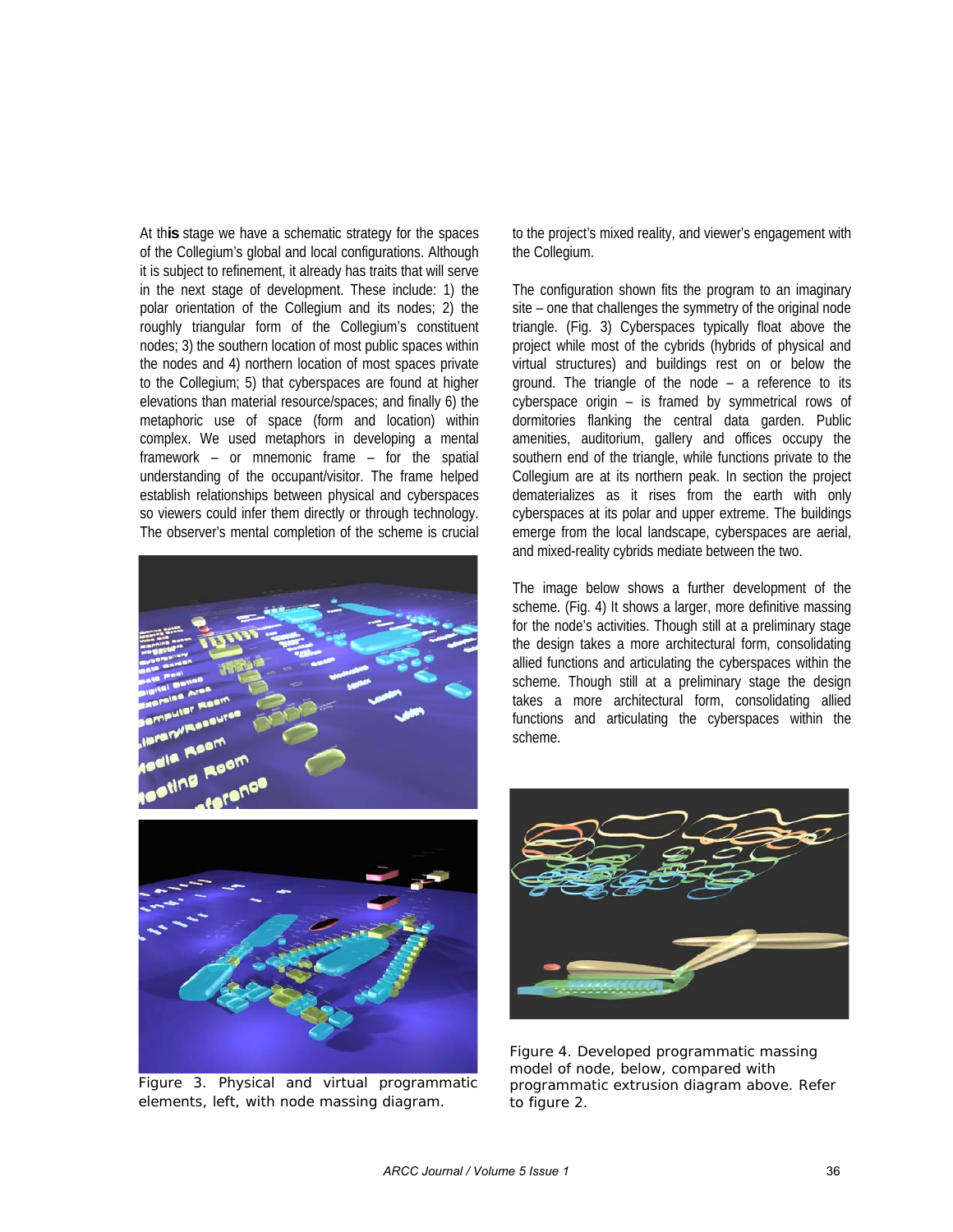### **Linking a Node to the Collegium Disk**

The images below show the massing related to other nodes within the Collegium disk. (Fig. 5 and 6) The configuration replicates the physical public buildings as though all material node sites were the same. This would not be the case since materialized nodes would have slightly different physical configurations in each case. It may seem curious that the physical elements of the scheme should appear in the cyberspace of the Collegium. This is because, effectively, the project's cyberspace (as CAD, CAM, digital files) precedes any actual building. The building is only one manifestation of the project cyberspace – arguably one of many print-outs.



*Figure 5. Programmatic massing of Collegium nodes within disk.* 

This cyberspace offers important archival and operational resources. Moreover the Collegium can use it as a digital setting or interface for telecommunications. In this way the digital/spatial record of construction may find a new life at the service of Collegium activities.

These images present the programmatic massing shown previously within the overall disk of the Collegium. Here we see the interlinking of nodes' cyberspaces at the hub of the Planetary Collegium disk. More public and physical spaces (green and blue) are found at the edges of the disk; private Collegium functions (gold) are nearer the center. Virtual visitors to the Collegium's disk would be able to enter the cyberspaces of the dispersed nodes. Conversely, when residents to a physical node see its virtual counterpart they would also see the rest of the Collegium disk– and be present within it to others.

This linkage would depend on the Collegium's simulation being constantly updated by the nodes. The corroborative display of this information integrates material, simulated and mental space, resulting in the Collegium's

comprehensive space. Figures 7, 8, and 9 show the relationship between a node and the Collegium's disk. The shadow of the Collegium disk is effectively present at all node sites.



*Figure 6. Programmatic massing of Collegium nodes within disk.* 

At this stage we have developed the programmatic layout of the Collegium, its general configuration, and that of its constituent nodes. The geometry helps to establish a mnemonic frame for the Collegium, so that it may be relayed in the Collegium's literature, graphics, operation and rituals. While the triangular nodes are components of the overall disk, they individually represent local built nodes on the ground. Polar orientation also relates all nodes to the Collegium's polar disk despite the nodes' dispersed locations.

### **Cybrids and Buildings**

In order to estimate the effect of simulation on different architectural programs, the design would take on the detailed programs of several building types. Each Collegium node would include the following buildings types or – as products of mixed reality – cybrids:

- 1. An entry structure with offices and shop
- 2. A display gallery
- 3. An auditorium
- 4. A café with outdoor pool
- 5. Dormitories for visitors and residents
- 6. A library/resource center
- 7. An observatory, a structure for public events/presentations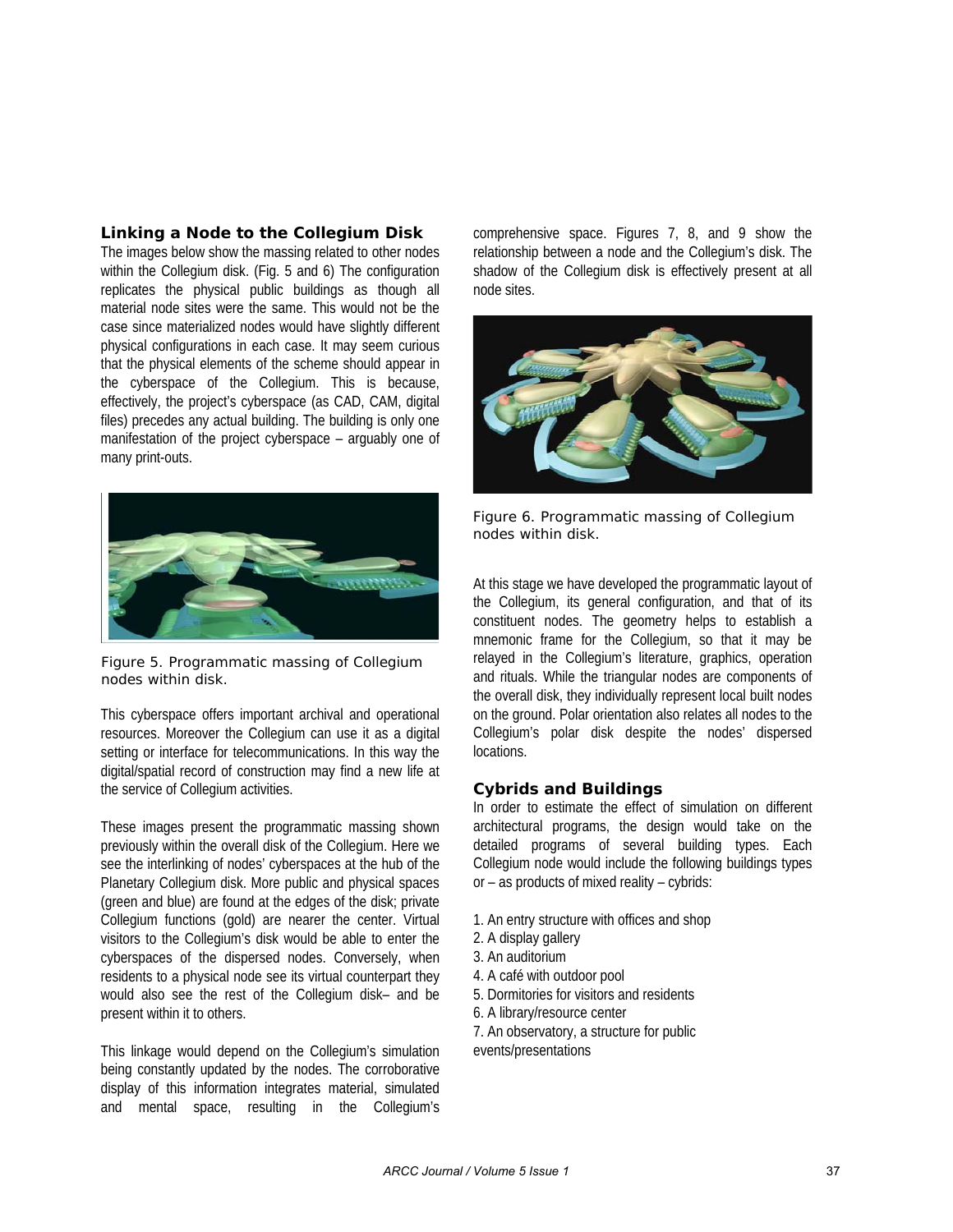Each cybrid/building would have its own attendant cyberspace – a subset of the Collegium node's local cyberspace. These cyberspaces incorporate 1) the data model that precedes the cybrid's construction, 2) simulations of the constructed spaces, 3) ancillary social/functional spaces to support the resource/space, 4) data displays relating to the use of the physical structure







*Figure 7 through 9 show from the top a node linked to the Collegium disk, the node's cyberspace and cybrid/buildings, and finally the node's buildings at bottom. It is tempting to think of the physical construction as a distillate of antecedent cyberspaces. Note that these images are still schematic representations showing envelopes indicated previously. The configuration of the built forms is also preliminary.* 

and building systems, 5) audio-visual communications and data displays of occupants and activities. All these data, represented spatially and audio/visually would be updated as necessary. Since the cyberspaces would serve social interaction, audio and visual communications data would have highest priority and consequently be updated continuously. The informational demands of the cyberspaces would require sensors, actuators, digital relays and processors to be part of the final construction. Although each cybrid supports interaction often attributed to "intelligent buildings," the purpose of such interactive technology is mainly to sustain for the occupant an integrated cyberspace within and around the structure.

## **Relating Physical and Cyberspaces**

A cybrid's cyberspace and physical structure reinforce one another. All effects, physical or simulated, corroborate each other to create a comprehensive space for users. This helps to situate them within the project's extended phenomenal environment. For instance, an on-line visitor to a cybrid would see not only the configuration of the cyberspace but evidence of the material construction at the several Collegium nodes. Conversely, the physical elements of cybrids would hint at their contingent cyberspaces. Experiencing the cyberspace is not limited to viewing screens and wearing head-mounted displays. Sound and light projections would manifest the cyberspace to the unaided observer. Buildings would hint at invisible presences through fragmented, overlapping or bracketing configurations. Technology could help this overlap as well. Figure 10 shows how laser projection may complete fragmented geometries.

Such techniques are well suited to cybrids since the result employs both material and simulated elements. Another technique uses material construction – glass, mirrors, projection surfaces – to redirect projections thereby extending the phenomenal space of the composition. This last technique recalls the 19th century illusion, Pepper's Ghost. In an update laser projections would replace the actors in the orchestra pit. Their reflection in the glass would appear to hover on stage beyond. This effect manifests the fictional space of the stage – our cyberspace – extending a building's space beyond the mirrored glass. Like the laser projections, this illusion is environmental and does not encumber the viewer with special glasses or other worn displays.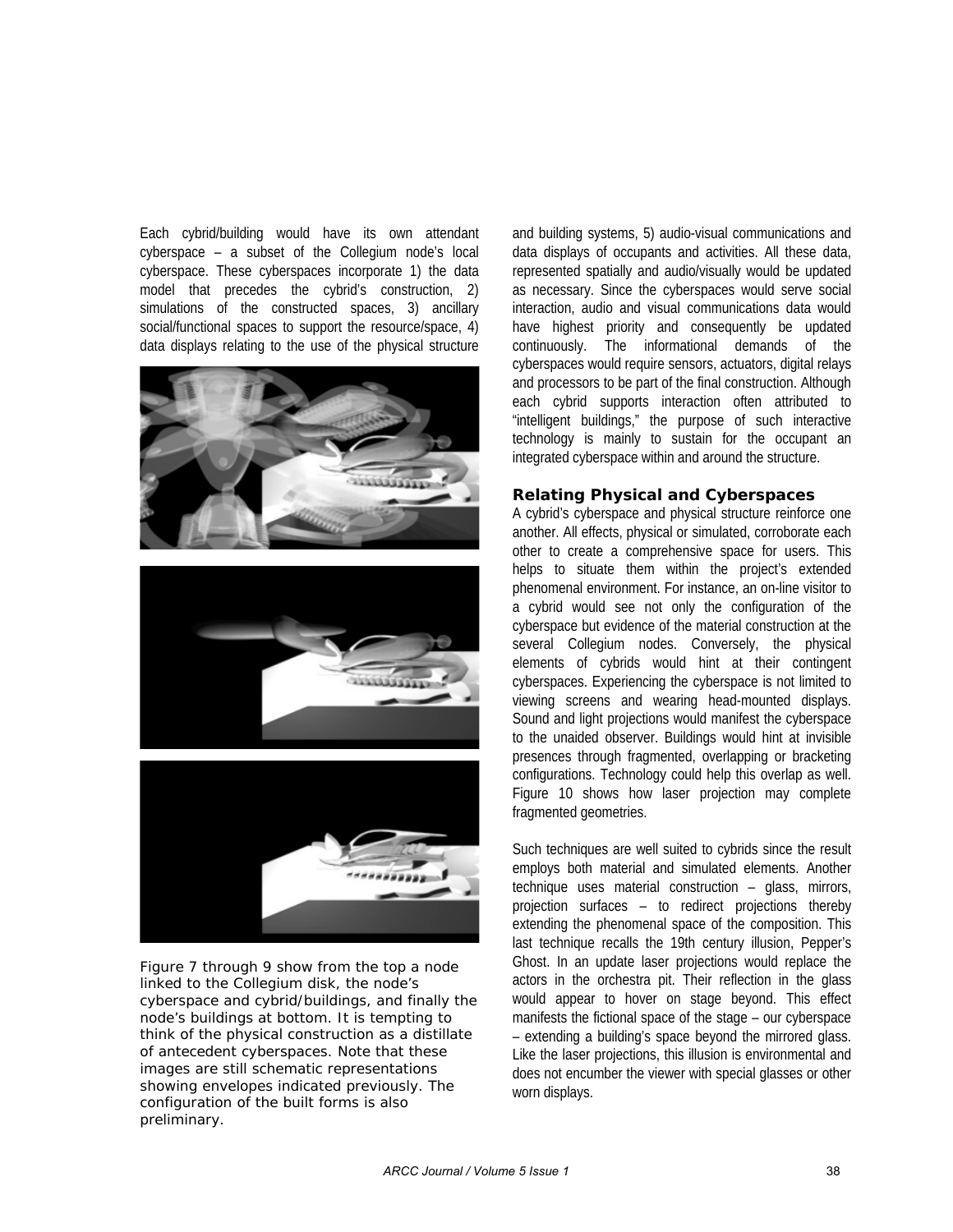

*Figure 10. These sketches show ways in which physical objects may suggest the presence – or better absence – of another form that completes a composition. Red lines indicate laser projections that would delineate the absent forms.* 

#### **Refining the Conceptual Frame**

Reconciliation and corroboration of effects depend on viewers' expectations and experiences within the Collegium. Now, at a local scale, we need to establish a frame for relating parts to the whole. The symmetrical frame is an identifying, orienting feature of the Collegium that situates the effects of the Collegium for the observer. In this way the physical and simulated attributes of a Collegium node may be mnemonically available to the observer even when off-site or off-line. Yates, Spence and others have described such a use of memorable features in the creation of mnemonic structures, or memory palaces. [Yates 1966] [Spence 1985] Traditional memory palaces were created by memory arts practitioners, often with reference to available environments, city plans, buildings – even bodies. The present project, the Planetary Collegium, was to exist most effectively in the mind and experience of the user. It draws from both mnemonic traditions and recent psychological research to create an experiential frame for the user.

A reinterpretation of the geometry allows us to further develop this frame. An aerial view of the configuration discloses a roughly anthropomorphic image with the head at the apex of the triangle and the feet at the base. This may appear to be an accident of geometry – given the wedge shape and symmetry – but it reinforces other aspects of the Collegium and its nodes. For example the current node scheme weighs the cyberspaces toward the head of the triangle and more physical structures toward its base – or feet. This anthropomorphism also reflects back to the Collegium disk which now connotes a communal embrace as well as a cellular organism. Although, pushed

to an extreme, this interpretation risks uniform utopianism, the nodes are physically in vastly different parts of the world. They would inevitably bear the stamp of their own cultural identity within the project.

#### **Elements of the Node**

The cybrid programs mentioned previously superficially resemble those of conventional buildings. The descriptions below show how each cybrid integrates physical and cyberspaces in its use. The empirical modes offered by each cybrid are shown in an accompanying table. So too are the roles of the various spaces within the cybrid's configuration.



*Figures 11, 12, 13, 14. The structural diagram of the Collegium resembles an anthropomorphic form in the image on the left. The image in the middle is the plan of a longbarrow in Notgrove, England, based on the form of an earth deity. Similarly the photograph on the upper right shows the earth deity manifested in a temple at Skara Brae, Orkney c.2100 B.C. The diagram below it h h f Ch d*

#### *The Node Site*

The site here presented is fictitious, situated in a tropical climate atop a small knoll. The structures and spaces situated on the site are oriented longitudinally toward the north (or south) pole. (Fig. 15) The node's axis of symmetry connects the poles, while its triangular configuration points to either the North Star or the Southern Cross. For purposes of this discussion we will assume that the project points north.

The lower elevations of the site accommodate the public/local functions of the node, while the upper levels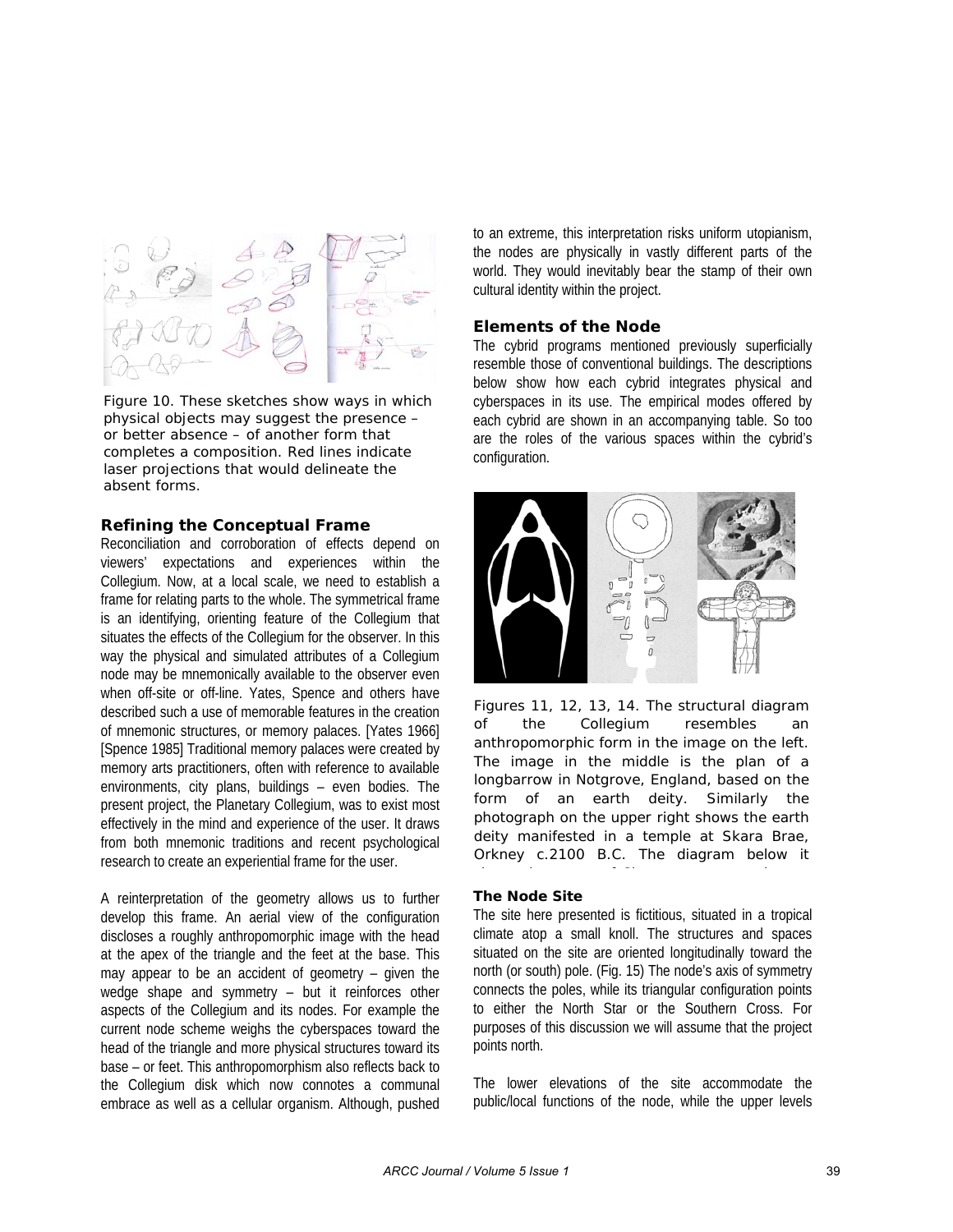typically serve the Collegium, its faculty and researchers. Special events and festivals open the upper levels to public view. The site is reflected in cyberspace to orient the node's attendant cyberspaces. Upper levels typically serve the Collegium, its faculty and researchers. Special events and festivals open the upper levels to public view. The site is reflected in cyberspace to orient the node's attendant cyberspaces.



*Figure 15. Site plan of physical node showing locations of buildings.* 

Visitors access the physical site by a road that takes them past the Observatory to parking and a transit stop/drop off. Visitors walk along a promenade that passes in front of an entry pavilion, the gallery/auditorium, and the pool-side café. The earth to either side of the promenade is excavated to suggest the cyberspaces associated with each structure. The culmination of the promenade is the Data Garden, a two level space that incorporates a pool, a garden terrace, an upper-level space for engaging virtual and mixed reality, an outdoor conference table and the entry to the node's library building. The Data Garden forms the centralized court of the Collegium node with its lower level open to informal public activities; the upper is used for research and node-related affairs. It is called the Data Garden because it comprises a variety of natural/artificial outdoor environments equipped for benign surveillance and multimodal display. The displays – whether on screens and speakers, projected, or worn – corroborate one another through a shared data base, and result in a consistent cyberspace that overlays the physical site. The Data Garden itself is partially covered by a canopy, the Data Cloud, that spans between two bridge-like structures

emanating from the Observatory. This canopy shades parts of the Data Garden and, at night, can be used as a projection surface. Pathways on the east and west sides of the node allow for informal meeting and exercise. Portions of these pathways form lobes that support virtual and mixed reality experiences. An access road also encircles the southern part of the node to provide service to the public buildings. The rest of the site is forested and left in as natural a state as possible.



*Figure 16. Overview of the physical structures of a Collegium node.* 

### *Entry Pavilion*

The Entry Pavilion is the first structure a visitor encounters upon approaching the Collegium node. (Fig. 17) This partially buried structure stands between the transit stop and the gallery nearby. Physical spaces include a small provisions shop, mail center, loading dock and management offices. The cellar level houses material archives and storage for both the shop and offices. The pavilion's cyberspaces overlap the structure spatially and programmatically. The shop, mail center and offices extend as cyberspaces onto the promenade. The office cyberspace extends into a link connected to the Gallery. These cyberspaces collectively form a spatial Web site that is the on-line gateway to the Collegium node.

### *The Gallery*

Near the entry pavilion in a structure shared with the auditorium is the Collegium node's art Gallery. The upper level of the Gallery extends toward the lobby of the auditorium past an elliptical structure containing an office, loading dock and projection booth. The lower level of the gallery includes restrooms, two display spaces and an ambulatory gallery that wraps around the lower level of the auditorium. The upper gallery parallels the external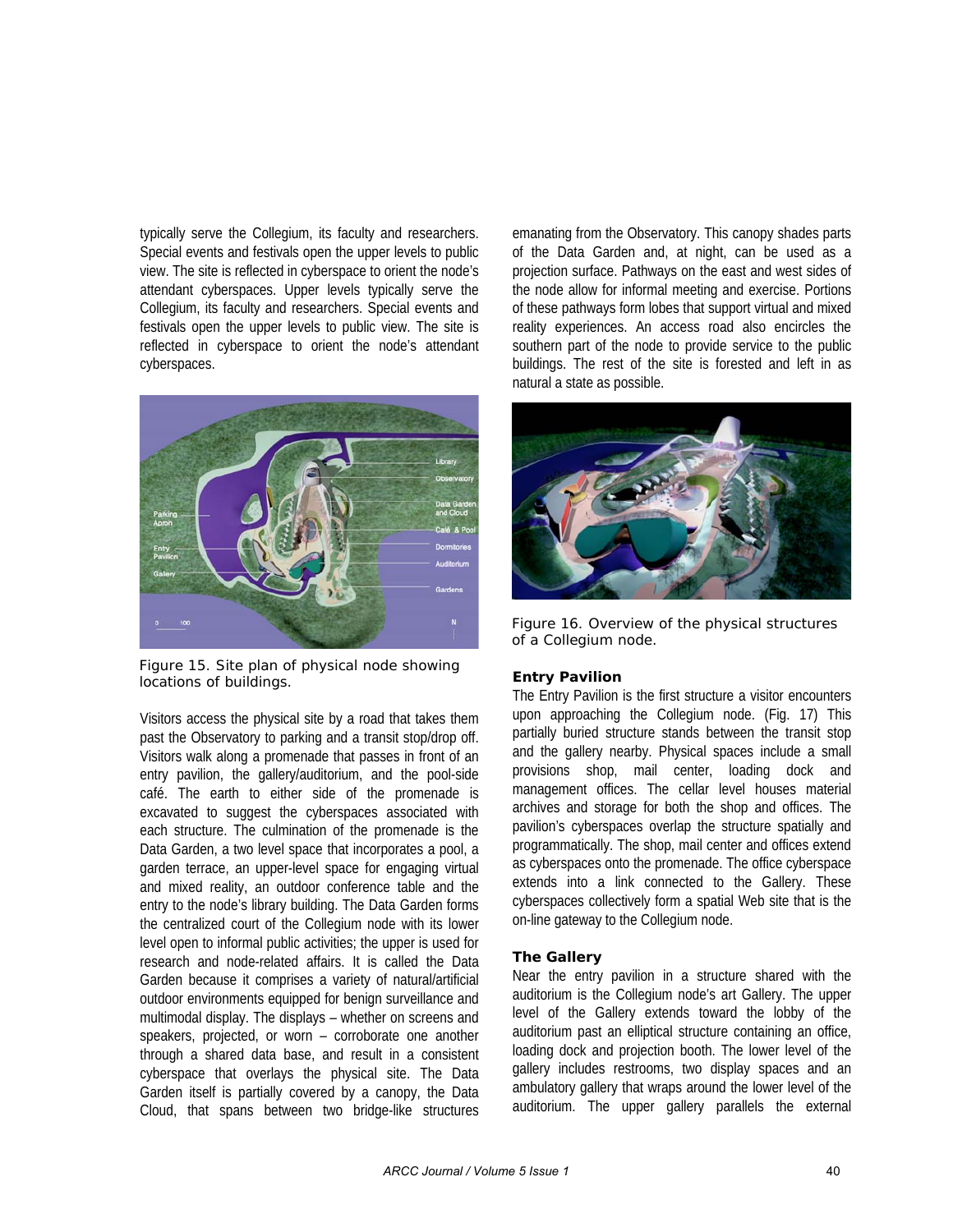

*Figure 17. View of Entry Pavilion with associated cyberspace.* 



*Figure 18. View of Auditorium/Gallery structure showing glazing.* 



*Figure 19. Section of Auditorium/Gallery structure showing seating and attendant cyberspace.* 

promenade with a convex, curved glass façade. (Fig. 18) The specially configured façade projects the illusion of an attached space beyond the glass through use of digital displays and the reflective qualities of the glass itself. This Pepper's Ghost illusion manifests the gallery's cyberspace as a mixed reality outside the building. (Fig. 19) The effect requires no encumbering technology for the observer, however it can only be observed from within the building.

Seeing the ghosts and virtual objects while standing outside the gallery requires the observer to use other forms of display including headsets or screens.

### *Auditorium*

The Collegium node's public auditorium is housed in the same building as the gallery. It shares the upper level lobby along with the mixed reality display that extends to the promenade outdoors. (Fig. 18 and 19) The auditorium has facilities for projection and audio-visual display and shares restrooms and loading facilities with the gallery. The auditorium cyberspace is shared with the gallery and supports teleconferences and mixed reality presentations. Experiencing these mixed realities requires screens, projections and/or head-mounted displays. The illusion made possible by the building façade does not extend to its interior spaces. The auditorium and gallery are both public gathering spaces and perform an important service to the node's host community. It is anticipated that both gallery and auditorium would be used for non-Collegium activities throughout the year. In combination with the Café and Data Garden the Gallery/Auditorium forms an inviting venue for social and cultural interaction on both local and global scales.

#### *Café and Pool*

The Café faces out onto a centralized swimming pool on the lower level of the Data Garden. The café itself is subterranean and consists in an informal eating area, a kitchen and a laundry facility. A rear access leads to an underground passage to the traffic turnabout. The dining area of the Café includes tables near the pool. (Fig. 19) The cyberspace of the Café supports social interaction at both the tables and in the pool itself. Teleconferencing pods surround two of the tables on the terrace and a large table



*Figure 20. View of Café façade, changing tower (right), terrace and data pool.*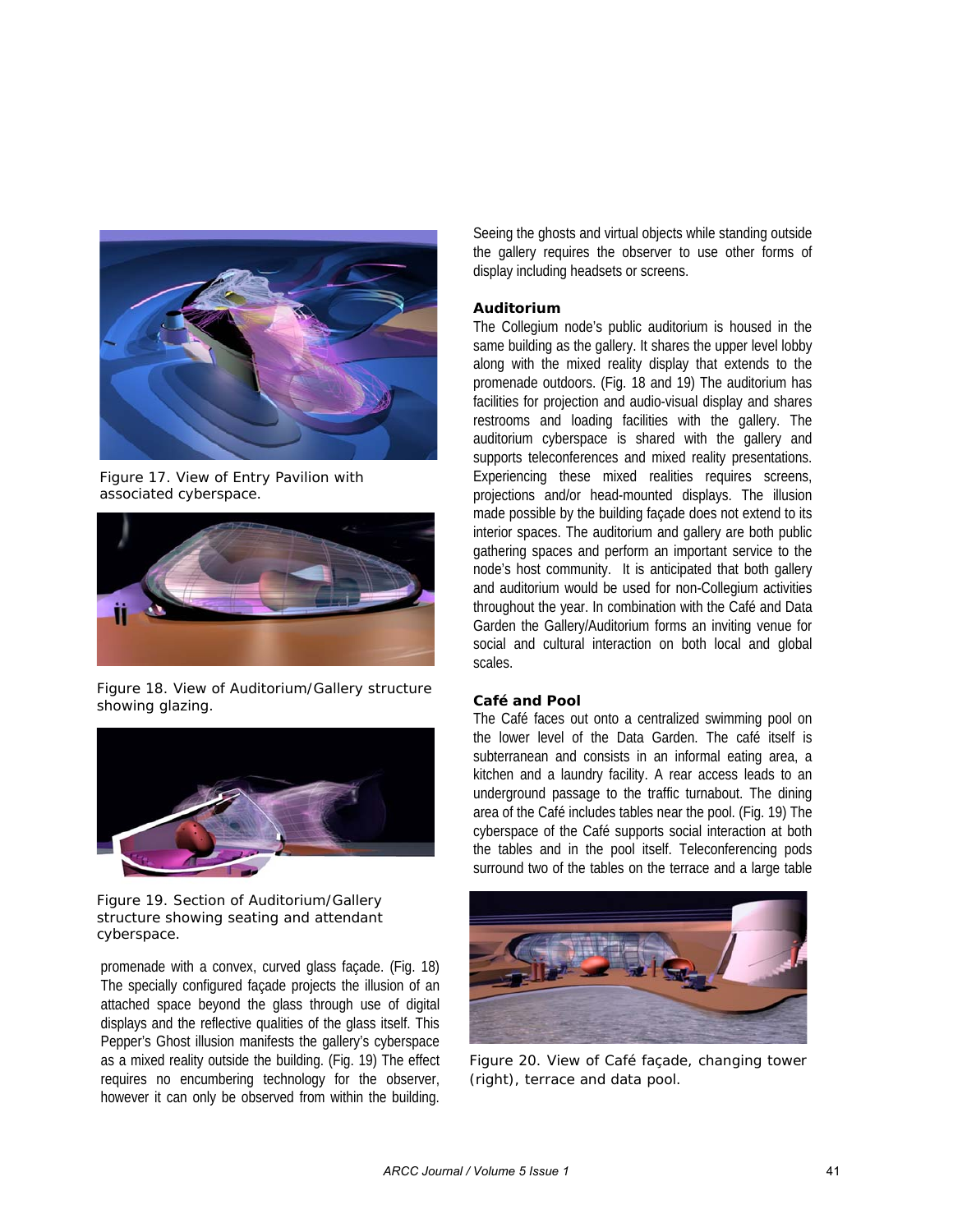in the café itself. Projections onto the pool reflect upward onto the canopy above. Submarine projections onto the pool's interior turn the pool into an augmented environment. All illusions projected onto these surfaces are consistent and tributary to the café's cyberspace.

#### *Housing/Dormitories*

Flanking the central Data Garden are twenty-two dormitories which form long, berm-like walls on the east and west sides of the node. As noted above, activities on the upper level of the node are usually private to the Collegium except for festivals and special events. The central space lying between the dormitories is the upper level of the Data Garden. This area contains an open space for engaging virtual and mixed reality displays, an outdoor conference table, and  $-$  to the north  $-$  the entry to the node's Library/Resource Center.

Each dormitory unit has a conversation area, sleeping loft, kitchenette and bathroom. (Fig. 21) It is entered from the Data Garden, as well as through sliding-doors bordering a small terrace. Each terrace in turn opens onto a network of paths that embrace the node complex. The dormitory unit roof is sod-covered to provide protection from the sun. The overhead canopy of the Observatory offers additional solar protection.



*Figure 21. Section through dormitory unit. Note cyberspaces extending beyond lower living area and above vault of upper sleeping loft. Looped railing supports a mobile laser projector that may shine on scrim or on ceiling vault.* 

The dormitory cyberspaces engage the conversation and sleeping areas. The glass wall facing the terrace is tilted outward. The angle of the tilt lets observers on the inside see the reflection of a projection scrim situated over the kitchen area. Projections on this scrim from the sleeping loft appear to be suspended outside the conversation area on the terrace. The terrace itself has a bench facing the glass wall. This bench would be the apparent seating for visitors projected from the Internet. The upstairs sleeping area has a vaulted ceiling that is also a projection surface. The same projector used in the terrace illusion can be rotated to project onto the vault above. Using bedside controls, the user can navigate the environments that subtend his and her viewing angle. The experience would resemble that of being in an IMAX theater, but in a horizontal position.

### *Library/Resource Center*

At the north end of the node is the partially buried Library/Resource Center. (Fig. 22) The library building forms a base for the observatory above, and appears to be a conical hill from outside the complex. It is entered from a courtyard at the north end of the Data Garden. Inside is an information desk, computer area and stacks. Both east and west wings of the Library contain restrooms, offices and conference rooms. These last spaces are occupied by Collegium faculty and researchers. The lower level of the Library is occupied by a loading dock as well as mechanical, systems and computer support for the Collegium node. There is also a computer facility for node operation and research located directly under the court. A stairway rises from the courtyard and over the library to the landing of the Observatory.



*Figure 22. View of Library/Resource Center showing teleconferencing table in foreground and legs and stair of the Observatory within the entry court.* 

The Library/Resource Center's cyberspace is largely dedicated to the Library function. It includes a navigable database of materials and works used by the researchers, and forms a virtual, ever-changing extension from the upper computer area of the building toward the north. The cyberspace of the Observatory extends downward into the courtyard and out to the Data Garden. Cyberspaces of the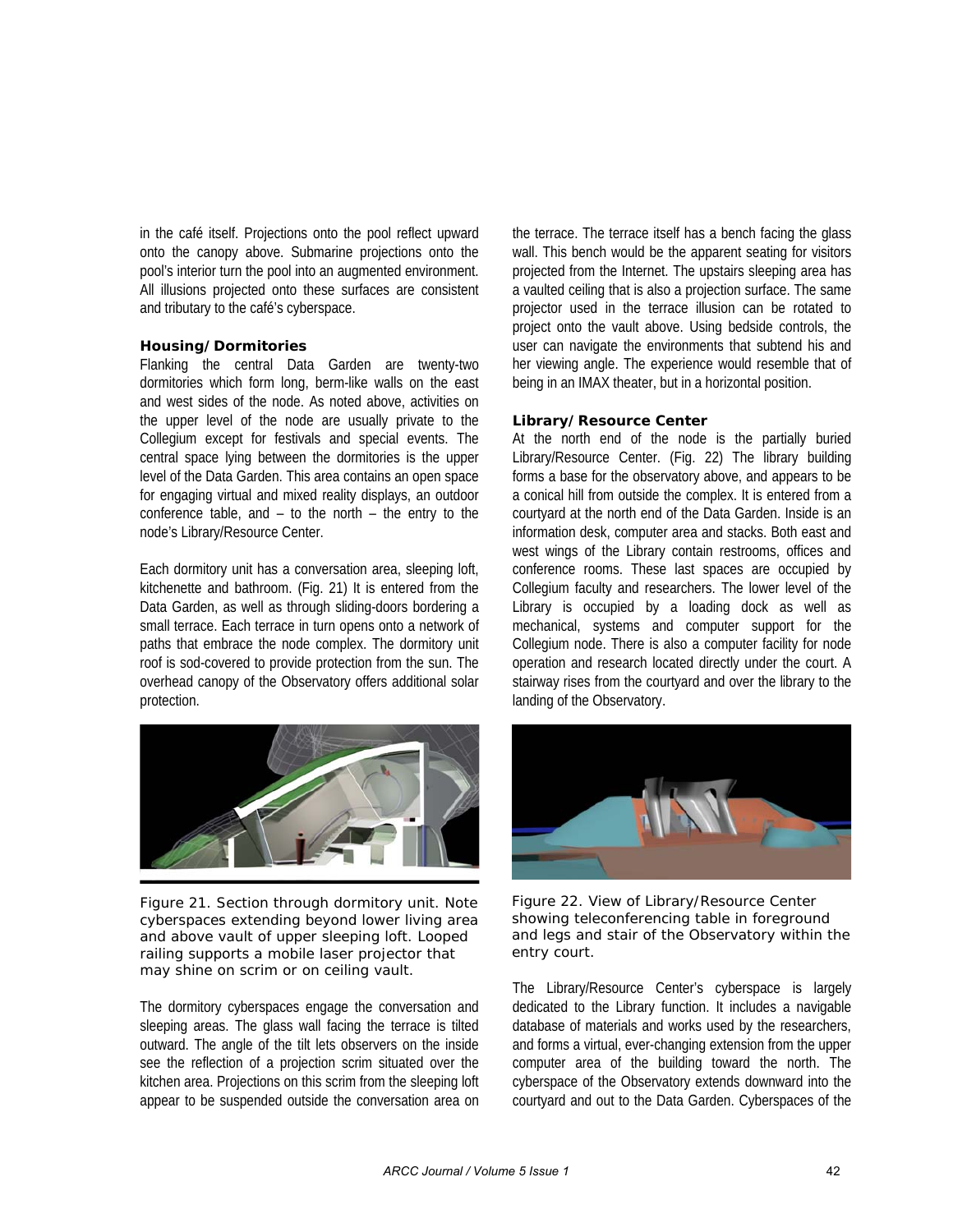research area are generally specific to the research done at the time.



*Figure 23. Section through Observatory and tensile cloud structure. Note optical assembly in fly structure of Observatory.* 

#### *The Observatory*

The Observatory is an event structure that surmounts the Library at the north end of the Collegium node. Emanating from the Observatory are bridge-like structures supporting a canopy, called a *Data Cloud*, that can hold the weight of participants and observers. (Fig. 23) Both the Observatory and cloud support image projection and directional sound displays. The Observatory itself is an optical instrument for observing mixed reality. Its configuration is the product of optical alignments/angles necessary to produce simulations that appear to occupy the cloud to the south and the sky to the north. Thus, the Observatory is a link between the cyberspace disk of the Collegium to the north and the southern extended agora of the Collegium node – an agora comprising the Data Garden below and the cloud above.

The floor of the Observatory is entered through doors on the east and west. To the south they face a large angled glass looking out toward the canopy. To the north another, smaller glass looks away toward the north sky. Rising at an angle at to the south is a fly space that contains several elliptical scrims. Unlike scrims of conventional theater, these are fixed and face the angled glass below. The armature that supports the scrims also holds a mirror at its upper limit and several data-driven laser projectors at the intervals between scrims. A similar armature/scrim system arises from the north glass, angling back to the south and penetrating the aforementioned fly space.

The cloud is also a scrim, although one that is more opaque than those in the Observatory. It holds the weight of observers/participants and is accessed from the supporting bridge structures, or wings, to the east and west. The cloud receives images projected from below using color laser projection. The relative opacity of the cloud scrim protects viewers' eyes from the laser light. Images projected onto its surface may be conventional images, or they may be markers for use in creating a mixed reality using Billinghurst and Kato's ARToolkit or similar systems. [Billinghurst and Kato 1999] Projections onto the northern portion of the scrim can also be reflected in the observatory's glass to present images of remote participants in the hall beyond. This allows outside observers to participate in an unencumbered mixed reality. They would otherwise be limited to the scrim and worn displays when out of doors. (Azuma 1999) (Neumann et al 1999)

## **Mutability and Flexibility of Cyberspaces**

The Collegium node is a cybrid whose physical domain is local while its cyberspace is part of the Collegium's global disk. At a smaller scale, every component of the node is also a cybrid. Each of these sub-cybrids – Entry Pavilion, Gallery, Auditorium, Café, Dormitory, Library, and Observatory – has a cyberspace attendant to its physical structure that serves the larger program of the Collegium.

Cyberspace joins the programmatic components of the scheme at various scales. At the largest scale the cyberspace attending a node is the entire cyberspace of the Collegium. At a smaller scale the various cyberspaces of the node's sub-cybrids merge, abut, and overlap one another. Although the contents of each of these smaller cyberspaces may be programmatically distinct, it would be possible for them to share information. In this way, an avatar leaving the auditorium for the café will successively appear in the adjacent cyberspaces. The cyberspaces may also merge with one another to form new cybrid groupings. (Anderson and McGrath 1998) For instance the library cyberspace may join with that of other Collegium nodes to create a larger library space. More radically, the sub-cybrids may join into new configurations by heterogeneously sharing their cyberspaces. A dormitory cyberspace, for example, could join with that of a present or remote auditorium or library. This could conceivably overcome the inconveniences of physical location. It would be the spatial equivalent of a telephone call.